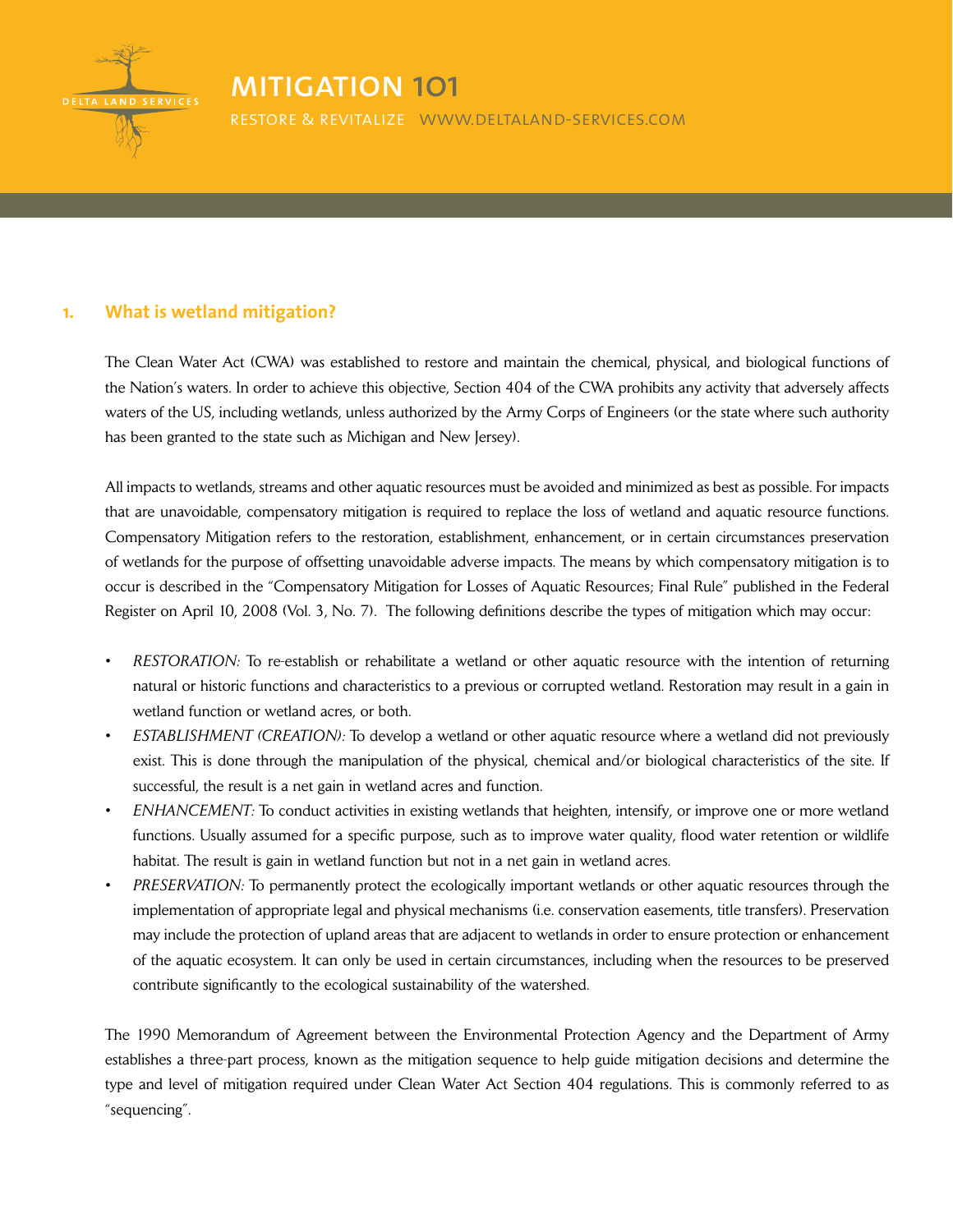STEP 1: AVOID – impacts must be avoided and no discharge shall be permitted if there is a practicable alternative with less adverse impact.

STEP 2: MINIMIZE – if impacts cannot be avoided, appropriate and practicable steps to minimize adverse impacts must be taken.

STEP 3: COMPENSATE – is required for unavoidable adverse impacts, which remain.

## 2. Is this real? We do not want to buy a bunch of credits and find out we really did not need them or **they are useless.**

The need for wetland credits is established upon completing an environmental assessment for each project, which includes an analysis of the wetlands impacted and an analysis of the mitigation proposed. This can be done on a need-by-need basis; but, in turn, the price per mitigation acre will be higher and the applicant can possibly experience a delay in the permitting process. If an applicant chooses to plan in advance and go forward with a customized mitigation plan that is specific to both current and future needs but based mainly on forecasts, they will experience lower costs and sometimes a quicker permit process. Once an applicant has an idea of where the project site(s) will be located, a desktop analysis of the site can be run and the amount of impact acres can be estimated. The applicant must mitigate for each impact acre (a ratio of impact acres to restoration acres is applied). If a drilling schedule or depletion plan is provided, the total amount of mitigation credits required will be estimated with about a 20% variance. For that reason, Delta Land proposes to dedicate a certain amount of mitigation acreage to clients with option periods to purchase additional mitigation credits at locked in pricing; as well as transferability and profit sharing of unused mitigation acres.

## **3. Why are we required to offset? What are the regulations that state this? When did the rule go into effect?**

The Clean Water Act has a "no net loss of wetlands" policy, which dates back to the 1990 MOA. The use of mitigation and mitigation banks has been defined by various Memoranda and Regulatory Guidance Letters but was incorporated in the CWA by rule in 2008. On March 31, 2008, the U.S. Environmental Protection Agency (EPA) and the U.S. Army Corps of Engineers (the Corps) announced innovative new standards to promote no net loss of wetlands by improving wetland restoration and protection policies, increasing the effective use of wetland mitigation banks and strengthening the requirements for the use of in-lieu fee mitigation. These new wetlands compensatory mitigation standards emphasize best available science, promote innovation and focus on results. This rule follows the recommendations of the National Research Council by establishing equivalent, effective standards for all forms of wetland replacement projects under the Clean Water Act.

Section 404 of the Clean Water Act regulates impacts to wetlands, streams and other aquatic resources. The EPA and the Corps use the 1987 Corps of Engineers Wetlands Delineation Manual to define wetlands for the CWA Section 404 permit program. The basic premise of the program is that no discharge of dredged or fill material may be permitted if: (1) a practicable alternative exists that is less damaging to the aquatic environment or (2) the nation's waters would be significantly degraded. In other words, when you apply for a permit, you must show that you have, to the extent practicable: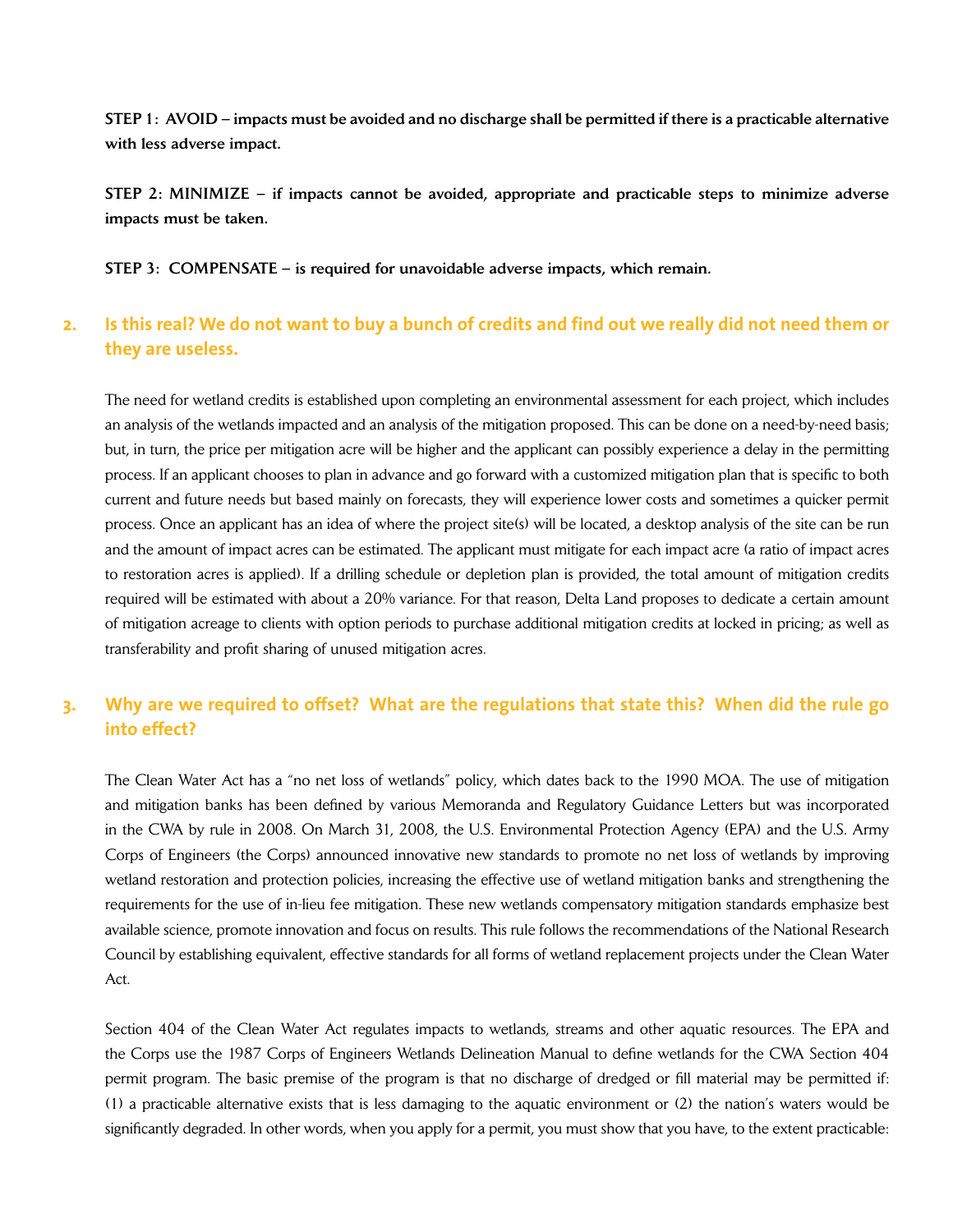- Taken steps to avoid wetland impacts;
- Minimized potential impacts on wetlands; and
- Provided compensation for any remaining unavoidable impacts.

Proposed activities are regulated through a permit review process. An individual permit is required for potentially significant impacts. Individual permits are reviewed by the U.S. Army Corps of Engineers, which evaluates applications under a public interest review, as well as the environmental criteria set forth in the CWA Section 404(b) (1) Guidelines. However, for most discharges that will have only minimal adverse effects, a general permit may be suitable. General permits are issued on a nationwide, regional, or state basis for particular categories of activities. The general permit process eliminates individual review and allows certain activities to proceed with little or no delay, provided that the general or specific conditions for the general permit are met.

#### REGULATORY REQUIREMENTS

Section 404 of the Clean Water Act (CWA) establishes a program to regulate the discharge of dredged or fill material into waters of the United States, including wetlands. Activities in waters of the United States regulated under this program include fill for development, water resource projects (such as dams and levees), infrastructure development (such as highways and airports) and mining projects. Section 404 requires a permit before dredged or fill material may be discharged into waters of the United States, unless the activity is exempt from Section 404 regulation (e.g. certain farming and forestry activities). Minor road activities, utility line backfill, and bedding are activities that can be considered for a general permit. States also have a role in Section 404 decisions, through state program general permits, water quality certification, or program assumption.

#### AGENCY ROLES AND RESPONSIBILITIES

The roles and responsibilities of the Federal resource agencies differ in scope.

#### *U.S. Army Corps of Engineers:*

- Administers day-to-day program, including individual and general permit decisions
- Conducts or verifies jurisdictional determinations
- Develops policy and guidance
- Enforces Section 404 provisions

#### *U.S. Environmental Protection Agency:*

- Develops and interprets policy, guidance and environmental criteria used in evaluating permit applications
- Determines scope of geographic jurisdiction and applicability of exemptions;
- Approves and oversees State and Tribal assumption
- Reviews and comments on individual permit applications
- Has authority to prohibit, deny, or restrict the use of any defined area as a disposal site (Section 404(c))
- Can elevate specific cases (Section  $404(q)$ )
- Enforces Section 404 provisions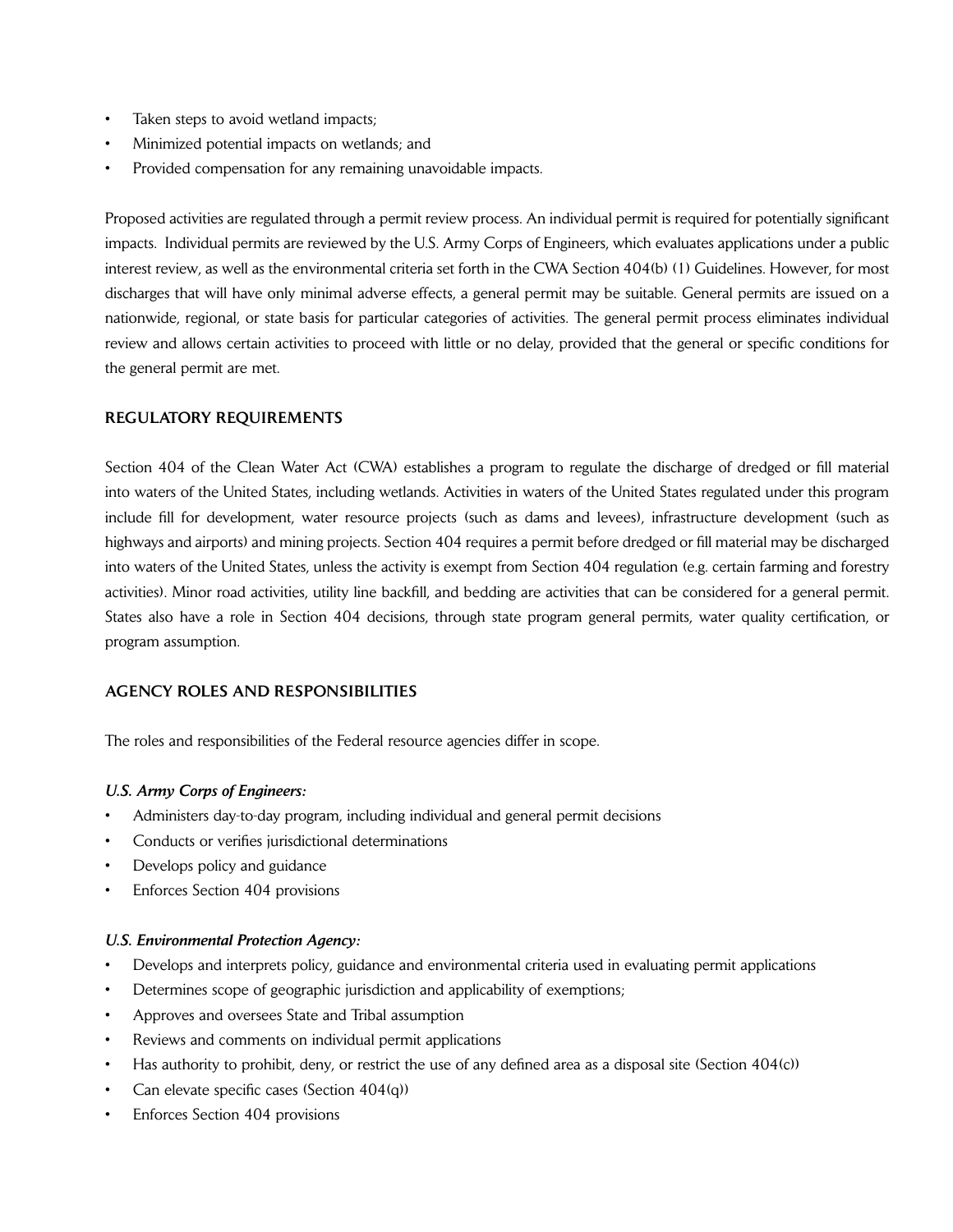Additionally, various other state and federal resource agencies are involved in the process as coordinating agencies. Federal resource agencies include, but are not limited to, US Fish and Wildlife Services and National Marine Fisheries Services.

## 4. What is the process to acquire credits? What are our guarantees that if we buy credits that are **approved by the Corps that we can use them? Is there an instrument?**

There are two compensatory mitigation mechanisms used to offset unavoidable impacts:

- 1. Permittee-Responsible Mitigation (PRM) mitigation that is taken on by a permit applicant in order to compensate for wetland impacts that result from a specific project. The mitigation is performed after the permit is issued and the permittee is ultimately responsible for the success of the mitigation. PRMs are typically used when there is no other banking option available or when an applicant has a master service agreement with a mitigation banking company. PRMs are usually not preferred because the liability remains with the applicant; however, Delta Land signs into an internal agreement that transfers the liability from the applicant to the bank sponsor, which would be Delta Land Services in this case.
- 2. Mitigation Banking A mitigation bank is a wetland area that has been mitigated (restored, established, enhanced or preserved) and set aside to compensate for future impacts to wetlands for development activities. With regulatory approval (through the permitting process), permittees can purchase credits or hold credits to be purchased from a mitigation bank to meet their requirements for compensatory mitigation. The value of these "credits" is determined by quantifying the wetland functions or acres restored or created. The bank sponsor is ultimately responsible for the success of the project. An instrument or agreement is developed and signed between the mitigation banker and the US Army Corps of Engineers governing the operation of the bank as well as stipulating the liability for mitigation transfers from the permittee to the mitigation banker once credits are purchased for impacts associated with a DA permit.

Time permitting; Delta Land Services often proposes to use both mechanisms because the approval process for a mitigation bank is lengthy (a minimum 18 months). Mitigation plans are submitted with the permit application for each project and is subject to Corps comment until the permit application is approved.

Mitigation sites/locations are approved by the Corps prior to being proposed as a mitigation solution for a particular project. However, the reviewing agencies are free to comment on the mitigation plan during the permit approval process.

As a mitigation provider, Delta becomes the legal Sponsor of the proposed mitigation bank, and will provide all turn-key operations and regulatory compliance needed to establish the wetlands mitigation bank.

### **5. Do we have to get offsets for pipeline also addition to well pads and facilities site?**

Yes… if pipelines impact wetlands, you will have to mitigate for those impacts. However, it is sometimes easier to change the route(s) of the pipeline to avoid impacts. A best management practice would be to avoid and minimize at every possible opportunity.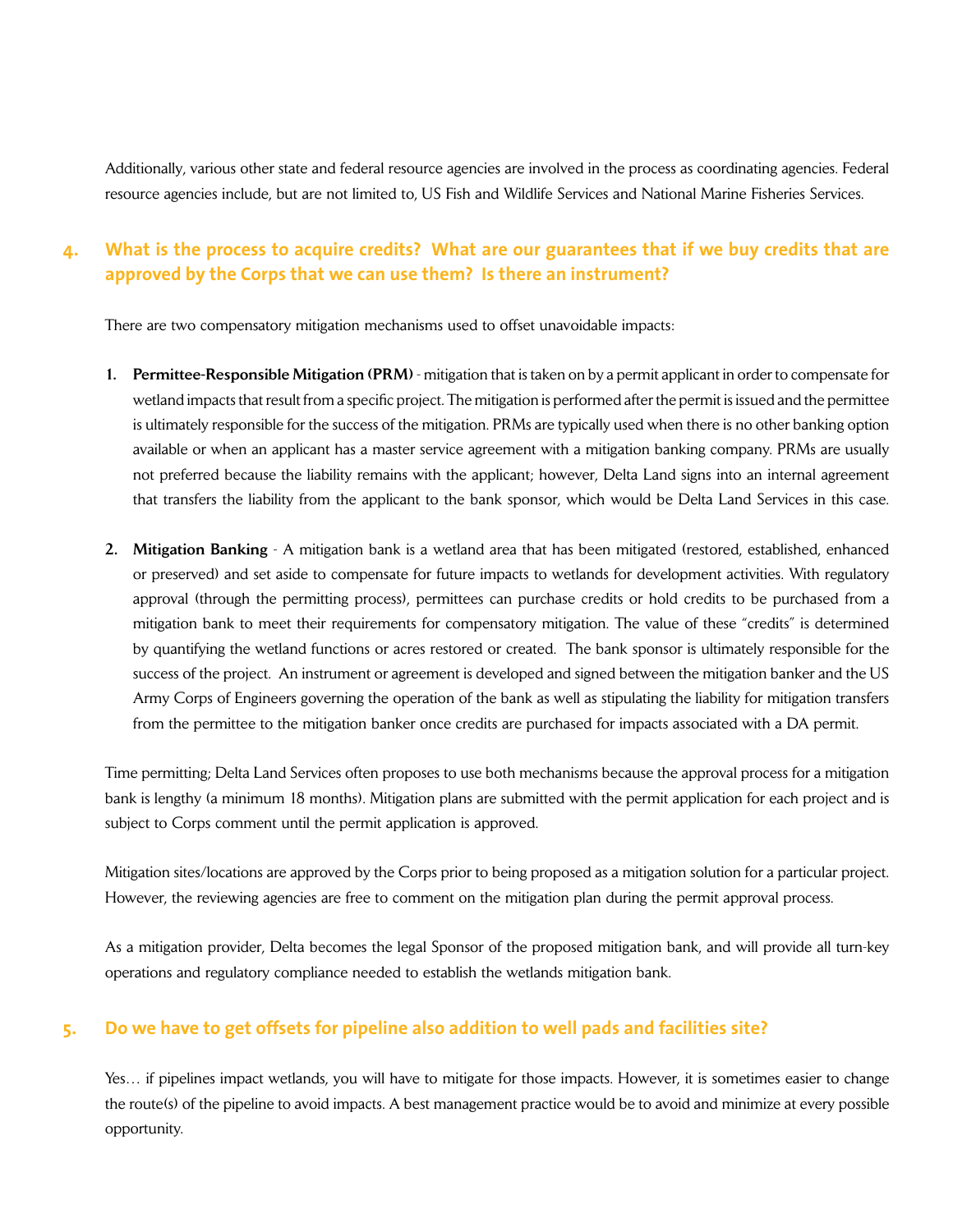### **6. Who do we deal with when negotiating mitigation? Anybody else besides the USACE?**

In terms of negotiating mitigation, the US Army Corps of Engineers is the lead agency but coordination will happen with other state and federal resource agencies per the discussion under question #3.

Wetlands enforcement is primarily done by the Corps; however, in some circumstances the EPA will be lead enforcement agency. In addition to jointly implementing the Clean Water Act Section 404 program, EPA and the U.S. Army Corps of Engineers (Corps) share Section 404 enforcement authority. EPA has oversight enforcement authority on cases forwarded to the EPA by the Corps, which depends on the severity; or, in some cases, repeat offenders or non-response by the offenders to the Corps' Cease and Desist Order.

#### TYPES OF VIOLATIONS

Section 404 violations fall into two broad categories:

- 1. Failure to comply with the terms or conditions of a Section 404 permit
- 2. Discharging dredged or fill material to waters of the United States without a permit

In 1989, EPA and the Corps entered into a Memorandum of Agreement (MOA) on enforcement to ensure efficient and effective implementation of this shared authority. Under the MOA, the Corps, as the federal agency that issues permits, has the lead on Corps-issued permit violation cases. For unpermitted discharges, EPA and the Corps determine the appropriate lead agency based on criteria in the MOA.

#### ENFORCEMENT GOALS AND TOOLS

EPA's Section 404 enforcement program has three goals: protect the environment and human health and safety, deter violations, and treat the regulated community fairly and equitably. EPA's enforcement program achieves these goals through voluntary compliance and by using the enforcement tools provided under Sections 309 and 404 of the Clean Water Act.

In administrative enforcement, under Section 309(a), EPA can issue administrative compliance orders requiring a violator to stop any ongoing illegal discharge activity and, where appropriate, to remove the illegal discharge and otherwise restore the site. Under Section 309(g), EPA and the Corps can assess administrative civil penalties of up to, but not exceeding, \$125,000 per action.

In judicial enforcement, Sections 309(b) and (d) and 404(s) give EPA and the Corps the authority to take civil judicial actions, seeking restoration and other types of injunctive relief, as well as civil penalties. The agencies also have authority under Section 309(c) to bring criminal judicial enforcement actions for knowingly or negligently violating Section 404.

### **7. Is mitigation required to be near-by? Same ecological type?**

When considering options for successfully providing the required compensatory mitigation, the district engineer (Corps) shall consider the type and location options…  $\{(33 \text{ CFR Part } 332.3(b)(1) \text{ Compensatory Mitigation for Losses of Aquatic})\}$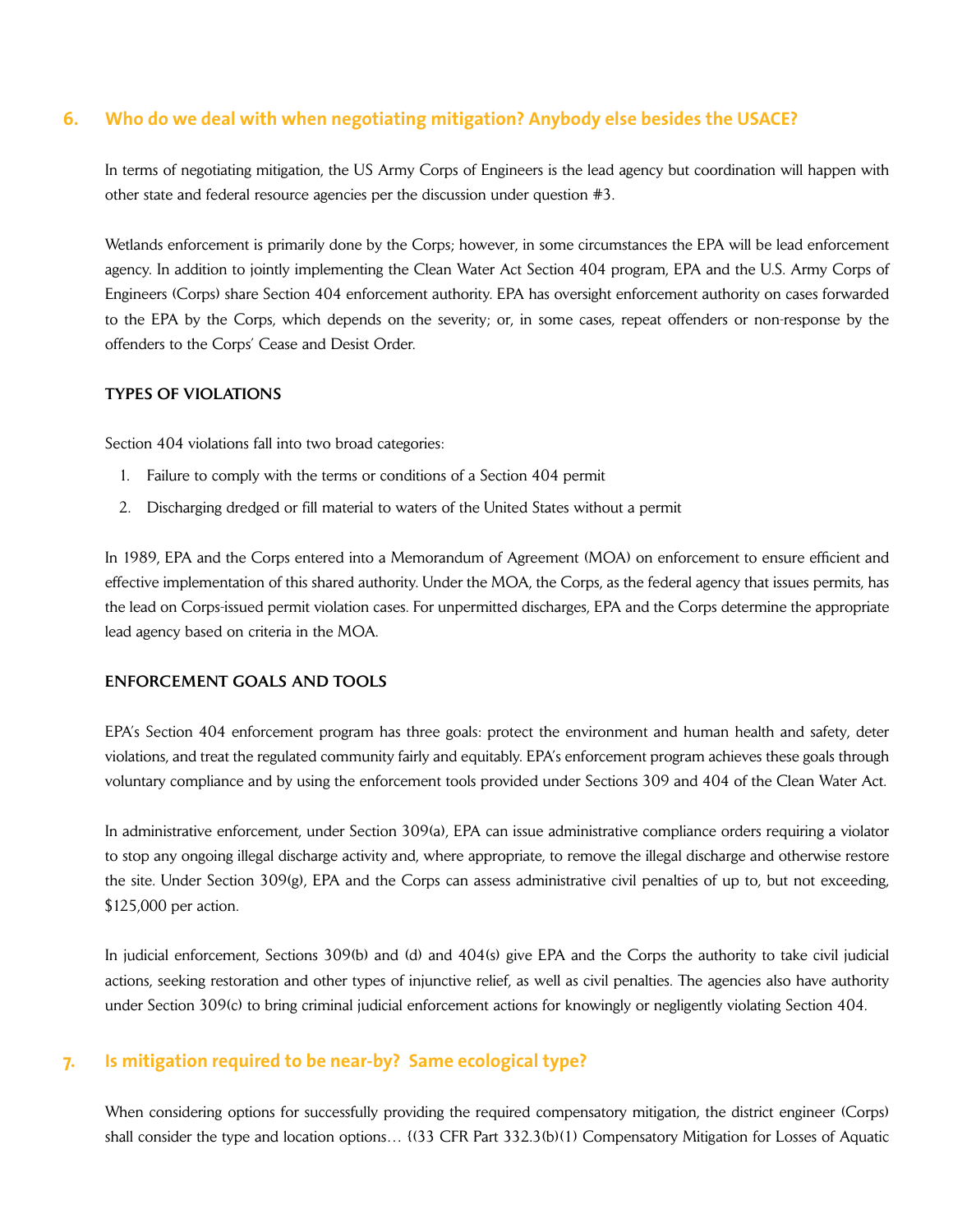Resources]}. In general, the required compensatory mitigation should be located within the same watershed as the impact site, and should be located where it is most likely to successfully replace lost functions and services, taking into account such watershed scale features as aquatic habitat diversity, habitat connectivity, relationships to hydrologic sources (including the availability of water rights), trends in land use, ecological benefits, and compatibility with adjacent land uses. When compensating for impacts to marine resources, the location of the compensatory mitigation site should be chosen to replace lost functions and services within the same marine ecological system (e.g., reef complex, littoral drift cell). Compensation for impacts to aquatic resources in coastal watersheds (watersheds that include a tidal water body) should also be located in a coastal watershed where practicable.

#### **8. Who enforces mitigation offsets impacts?**

The U.S. Army Corps of Engineers within their respective District (e.g., New Orleans, Vicksburg, Fort Worth, Galveston districts) is the Federal permitting agency regulating wetland impacts and mitigation.

### **9. How are the impacts and mitigation calculated?**

Wetland impacts and compensatory mitigation are currently calculated by modeling. Three examples of the general model types used by the Corps Districts are listed below. However, each Corps District uses different methods.

- A. Hydrogeographic model (HGM)
- B. Charleston Method
- C. Modified Charleston Method

332.3(A) ...Compensatory mitigation requirements must be commensurate with the amount and type of impact that is associated *with a particular DA permit…*

#### 332.3(F)(1-2)

(1) If the district engineer determines that compensatory mitigation is necessary to offset unavoidable impacts to aquatic resources, the amount of required compensatory mitigation must be, to the extent practicable, sufficient to replace lost aquatic resource functions. In cases, where appropriate functional or condition assessment methods (see model examples above) or other suitable metrics are available, these methods should be used where practicable to determine how much compensatory mitigation is required. If a functional or condition assessment or other suitable metric is not used, a minimum one-to-one acreage or linear foot compensation ratio must be used.

(2) The district engineer must require a mitigation ratio greater than one-to-one where necessary to account for the method of compensatory mitigation (e.g., preservation), the likelihood of success, differences between the functions lost at the impact site and the functions expected to be produced by the compensatory mitigation project, temporal losses of aquatic resource functions, the difficulty of restoring or establishing the desired aquatic resource type and functions, and/or the distance between the affected aquatic resource and the compensation site. The rationale for the required replacement ratio must be documented in the administrative record for the permit *action.*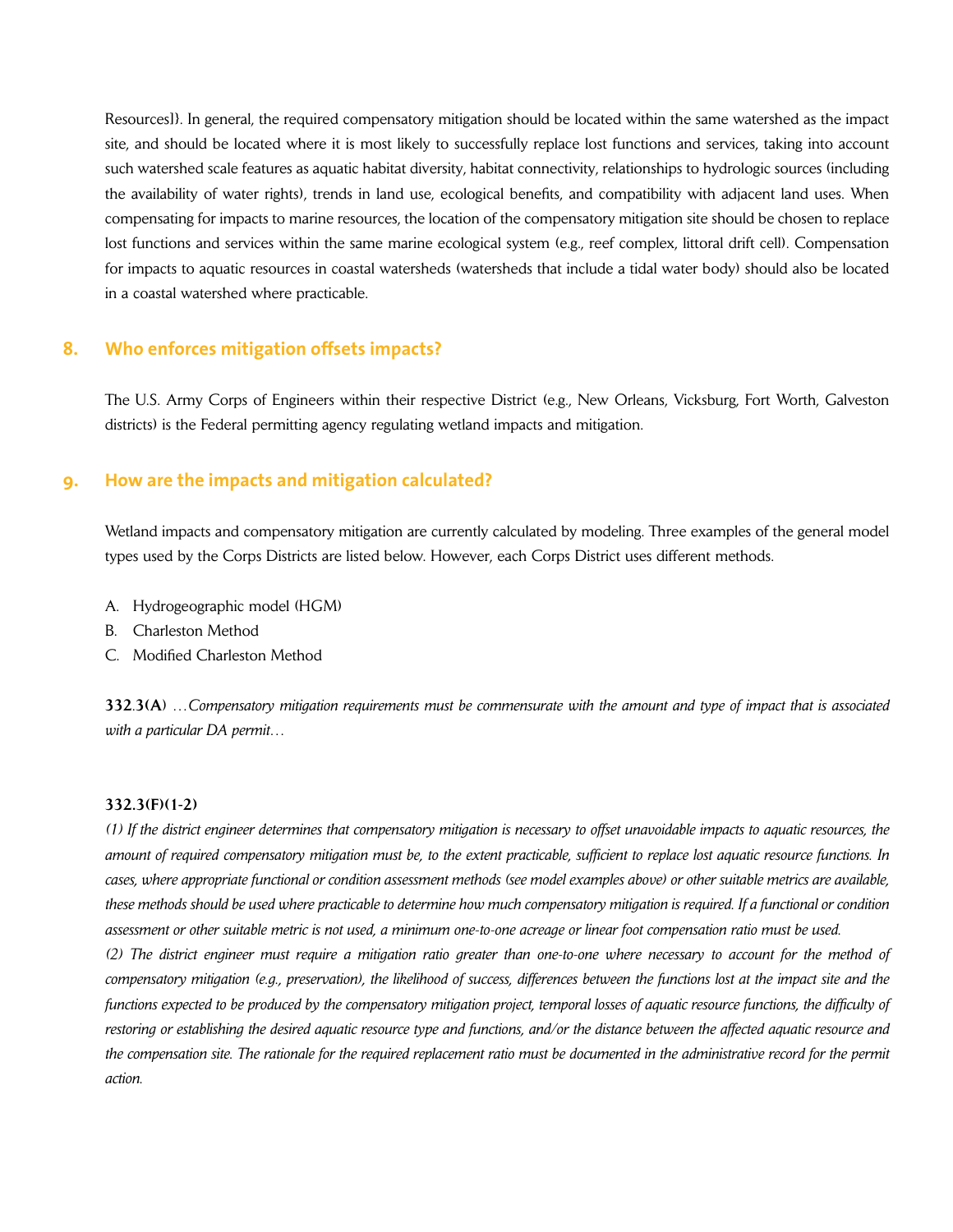#### **10. Is this being enforced?**

Yes, it is being enforced.

#### **11. When did this start?**

Do not know the exact date; however, permitting and mitigation has been in effect since the 80's. The number of mitigation banks across the U.S. increased 780% from 1992 to 2005 (Bourriaque 2008). In 2006, Louisiana led the nation with 96 banks. There are also numerous project-specific mitigation projects (now called PRMs) which exist.

## 12. If mitigation has been going on for a while, what happens if we had a well that we did not go **through offsets?**

Corps and EPA wetland jurisdiction is specific to dredging and filling wetlands acreages (Section 404 of the Clean Waters Act 1972) and navigable waters (Section 10 of the Rivers and Harbors Act of 1899), and dumping of dredged material in marine waters (Section 103 of the Marine Protection, Research, and Sanctuaries Act of 1972). Previous wells and access routes may not have occurred on or in wetlands and there was not a jurisdictional issue for the Corps or EPA to enforce. However, in the Haynesville Shale area, the EPA is stepping in and taking all jurisdictions on wetland violations without Corps enforcement. In other words, any infractions in the Haynesville Shale are immediately elevated beyond the Corps.

### **13. Once we purchase credits, do we have to be involved in making sure the banks maintain them properly?**

If credits are purchased from an approved mitigation bank, the answer is no. All liability transfers to the bank sponsor. If a PRM option is used, Delta would act as the "third-party" responsible for compensatory mitigation. Delta would contract with the client to ensure success of the project but the client would continue to be liable for success of the mitigation project as the permit applicant.

#### **14. How long are the credits good for?**

Once the Corps receives a permit application, they run an impact analysis for that particular permit… to determine the amount of mitigation credits required to compensate for the impacts (the applicant runs this analysis as well; but it may differ from the Corps'). The applicant will then have to purchase that amount of credits to compensate for the impacts associated with that specific permit/project. Therefore, bank credits are applied to a certain permit or project. Once the transaction is made, the permit applicant is free of their responsibilities to the Corps. By signing into a long-term agreement with Delta Land Services, clients are in a sense purchasing "futures"… Delta Land is committed to providing the client with bank credits to satisfy their mitigation needs. By purchasing an allotment of credits to be used for future purposes, the client is receiving a much lower price as they would if they were to purchase credits as needed.